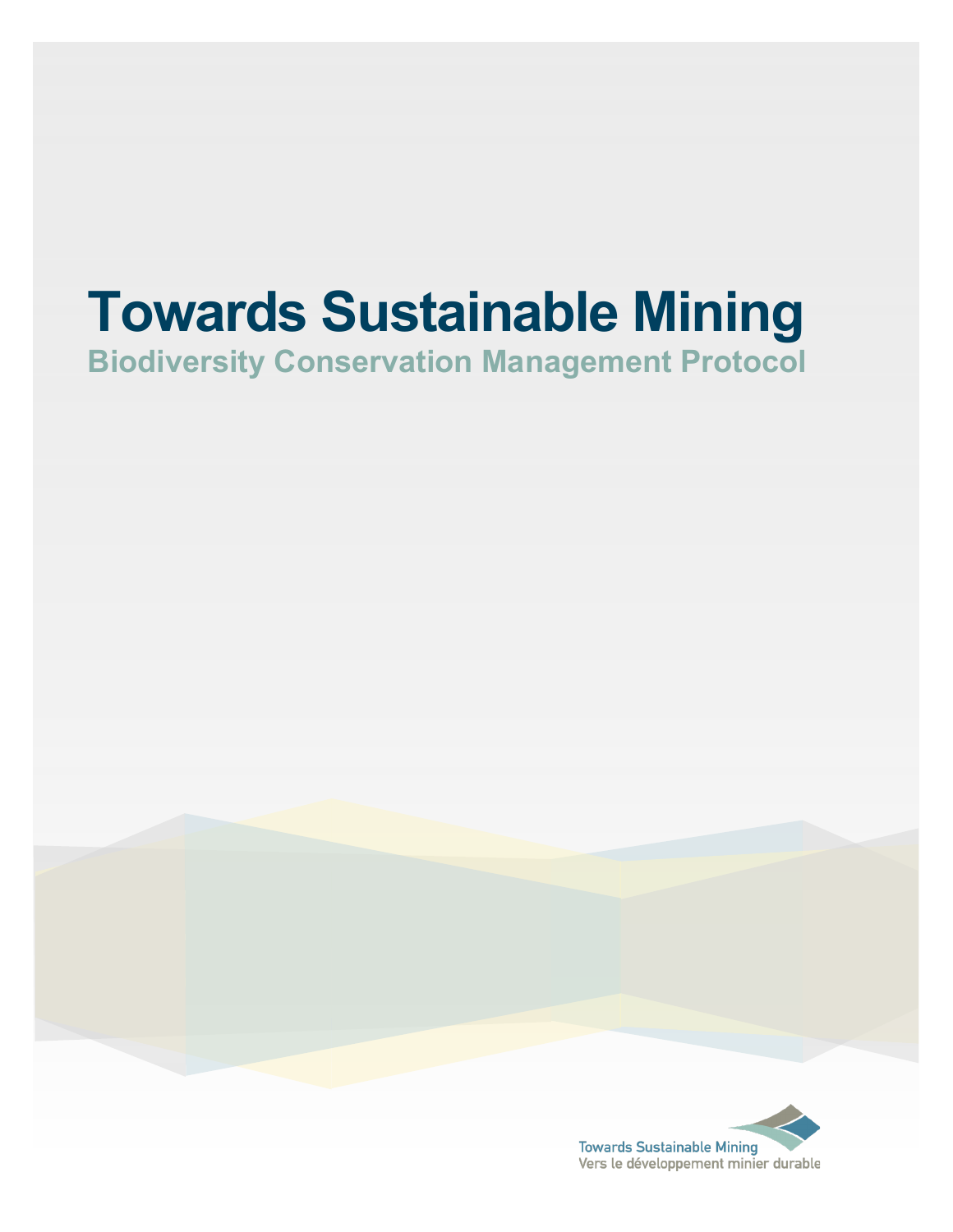**TSM ASSESSMENT PROTOCOL**<br>A Tool for Assessing Biodiversity Conservation Management Performance

#### **Purpose**

The purpose of the assessment protocol is to provide guidance to facilities in completing their evaluation of biodiversity conservation management against TSM indicators. The assessment protocol sets out the general expectations for biodiversity conservation management as part of the TSM initiative. This protocol supports implementation of the TSM Mining and Biodiversity Conservation Framework.

As with any assessment of a management system, professional judgment is required in assessing the degree of implementation of a system indicator and the quality of management processes and intervention. Application of this protocol will therefore require a level of expertise in auditing and systems assessment and knowledge of and experience in the practice of biodiversity conservation management, including relevant regulatory regimes and requirements. This assessment protocol provides an indicator of the level of implementation of biodiversity conservation management as part of the TSM initiative. It is not, of itself, a guarantee of the effectiveness of biodiversity conservation management activities.

#### Performance Indicators

#### **Three performance indicators have been established:**

- 1. Corporate biodiversity conservation commitment, accountability, and communications
- 2. Facility-level biodiversity conservation planning and implementation
- 3. Biodiversity conservation reporting

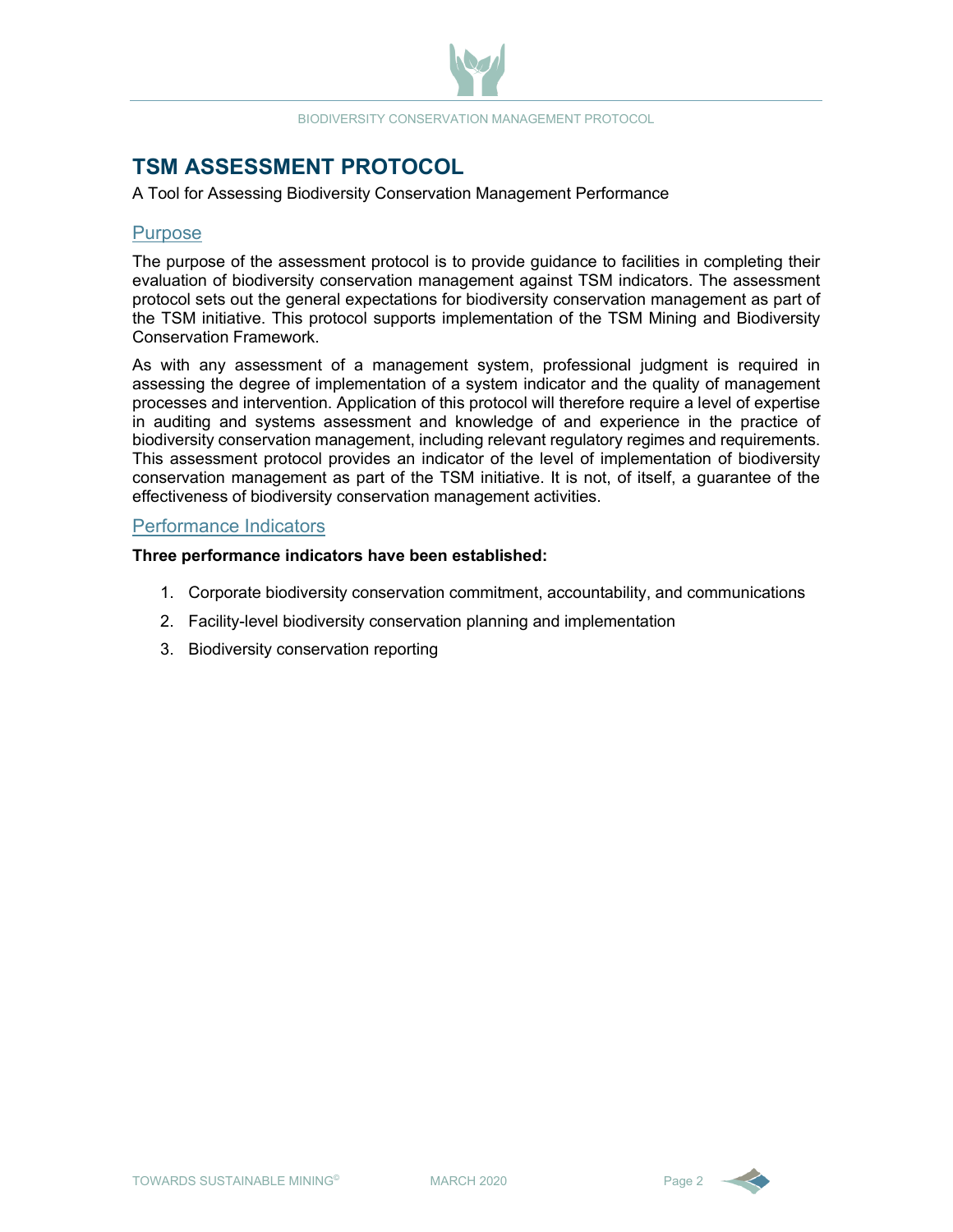# **1. CORPORATE BIODIVERSITY CONSERVATION COMMITMENT, ACCOUNTABILITY AND COMMUNICATIONS**

#### Purpose

To confirm that corporate commitment and accountabilities are in place and communicated to relevant employees to support the management of biodiversity conservation issues.

### Biodiversity Conservation Commitment, Accountability and Communications: *Assessment Criteria*

| <b>LEVEL</b> | <b>CRITERIA</b>                                                                                                                                                                                                                                                                                                                                                                                                                                                                                                                                                                                    |
|--------------|----------------------------------------------------------------------------------------------------------------------------------------------------------------------------------------------------------------------------------------------------------------------------------------------------------------------------------------------------------------------------------------------------------------------------------------------------------------------------------------------------------------------------------------------------------------------------------------------------|
| C            | The facility does not meet all level B criteria.                                                                                                                                                                                                                                                                                                                                                                                                                                                                                                                                                   |
| в            | 1. Demonstrated senior management biodiversity commitment is in place but may<br>not be consistent with the intent of the TSM Mining and Biodiversity<br><b>Conservation Framework</b><br>Plans are in place to achieve Level A performance.<br>2.                                                                                                                                                                                                                                                                                                                                                 |
| A            | Demonstrated senior management commitment, consistent with the intent of<br>1.<br>the TSM Mining and Biodiversity Conservation Framework and to the<br>application of the mitigation hierarchy to achieve stated biodiversity<br>outcomes.<br>2. Commitment to biodiversity conservation has been communicated to relevant<br>employees, contractors, and facility-level Communities of Interest (COI).<br>Roles, responsibilities, and accountabilities for implementation of the<br>3.<br>commitment are clear, and resources have been assigned to support<br>implementation of the commitment. |
| <b>AA</b>    | Biodiversity conservation commitment and its implementation are subject to<br>1.<br>independent verification/review (internal or external).                                                                                                                                                                                                                                                                                                                                                                                                                                                        |
| <b>AAA</b>   | Biodiversity conservation commitment includes a stated ambition of no net loss<br>1.<br>and commitment to actively partner with other organizations for biodiversity<br>conservation, and roles, responsibilities and resources have been assigned to<br>support this commitment.                                                                                                                                                                                                                                                                                                                  |

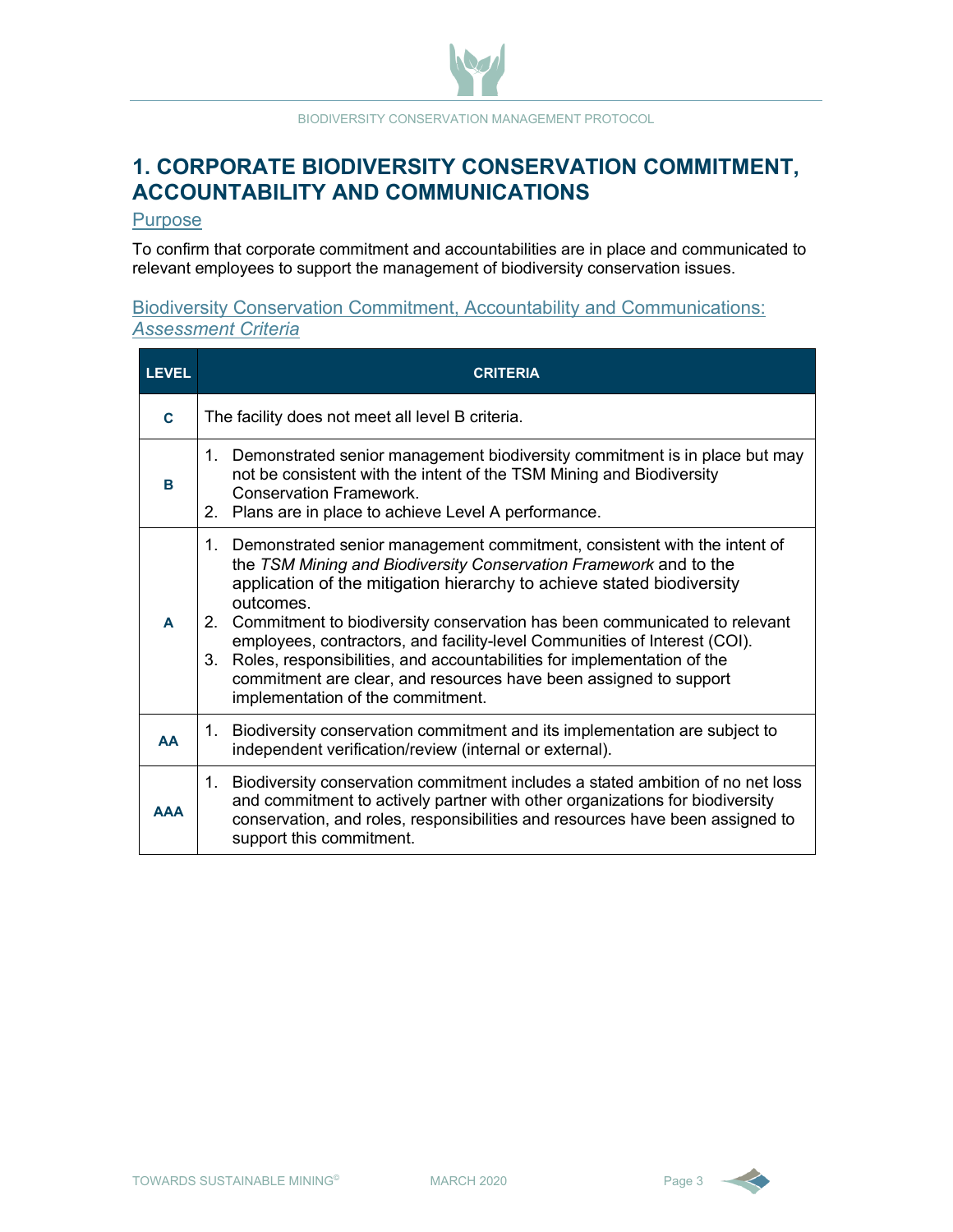

### Corporate Biodiversity Conservation Commitment, Accountability and Communications: *Frequently Asked Questions*

| #              | <b>FAQ</b>                                                                                       | <b>PAGE</b> |
|----------------|--------------------------------------------------------------------------------------------------|-------------|
| 1              | What are good sources of guidance on biodiversity conservation?                                  | 9           |
| $\overline{2}$ | Does a biodiversity conservation policy have to be a stand-alone<br>document?                    | 9           |
| 3              | How do you integrate biodiversity conservation into corporate and facility<br>business planning? | 9           |
| 4              | Does the No Net Loss commitment in Indicator 1 Level AAA apply to<br>existing projects?          | 9           |
| 10             | Can corporate documentation be used to demonstrate facility-level<br>commitment?                 | 10          |
| 14             | What is the definition of "conservation"?                                                        | 11          |
| 15             | How is "senior management" defined?                                                              | 11          |
| 13             | How is No Net Loss considered across the lifecycle of a facility?                                | 11          |
| 16             | What is the mitigation hierarchy?                                                                | 12          |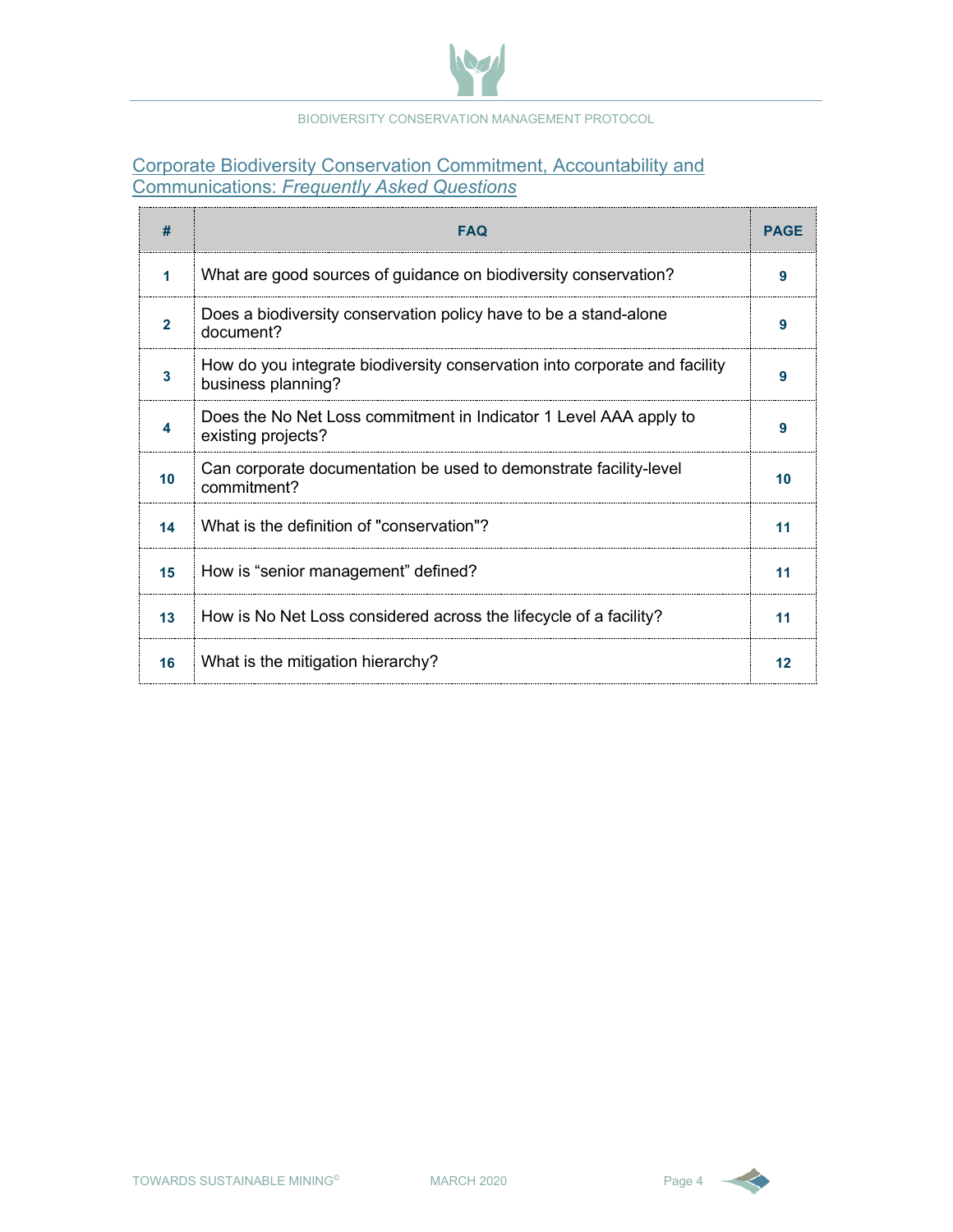# **2. FACILITY-LEVEL BIODIVERSITY CONSERVATION PLANNING AND IMPLEMENTATION**

#### Purpose

To confirm that effective plans and management systems are implemented at the facility level to manage significant biodiversity aspects.

### Facility-Level Biodiversity Conservation Planning and Implementation: *Assessment Criteria*

| <b>LEVEL</b> | <b>CRITERIA</b>                                                                                                                                                                                                                                                                                                                                                                                                                                            |                                                                                                                                                                                                                                                                                                                                                                                                                                                                                                                                                                                                                                                                                                                                                                                                                                                                                                                                                                                                                                                                                |  |  |  |  |
|--------------|------------------------------------------------------------------------------------------------------------------------------------------------------------------------------------------------------------------------------------------------------------------------------------------------------------------------------------------------------------------------------------------------------------------------------------------------------------|--------------------------------------------------------------------------------------------------------------------------------------------------------------------------------------------------------------------------------------------------------------------------------------------------------------------------------------------------------------------------------------------------------------------------------------------------------------------------------------------------------------------------------------------------------------------------------------------------------------------------------------------------------------------------------------------------------------------------------------------------------------------------------------------------------------------------------------------------------------------------------------------------------------------------------------------------------------------------------------------------------------------------------------------------------------------------------|--|--|--|--|
| $\mathbf{C}$ |                                                                                                                                                                                                                                                                                                                                                                                                                                                            | The facility does not meet all level B criteria.                                                                                                                                                                                                                                                                                                                                                                                                                                                                                                                                                                                                                                                                                                                                                                                                                                                                                                                                                                                                                               |  |  |  |  |
| B            | Facility-level biodiversity conservation plan or management system has been<br>1.<br>developed including:<br>a. Assessment of facility-level baseline data and, where available, local<br>ecological knowledge.<br>b. Facility-level monitoring of biodiversity.<br>c. Identification of significant biodiversity aspects.<br>d. Identify key COI.<br>The plan has been approved by facility-level senior management and is under<br>2.<br>implementation. |                                                                                                                                                                                                                                                                                                                                                                                                                                                                                                                                                                                                                                                                                                                                                                                                                                                                                                                                                                                                                                                                                |  |  |  |  |
| A            | 1.                                                                                                                                                                                                                                                                                                                                                                                                                                                         | Facility-level plan or management system to manage significant biodiversity<br>aspects is implemented. Facility-level plan or management system includes, at<br>a minimum, these elements:<br>Potential impacts/risks to biodiversity are assessed.<br>a.<br>b. Specific objectives for significant biodiversity aspects are identified.<br>c. Action plans are developed and implemented to specifically address<br>biodiversity objectives.<br>d. Facility-level personnel have been assigned responsibility for biodiversity<br>conservation management.<br>e. Biodiversity conservation awareness is included in facility training<br>programs for relevant personnel.<br>f.<br>The facility has consulted with and/or engaged key COI (e.g.,<br>governments, Indigenous communities, and conservation organizations)<br>regarding biodiversity conservation management. Implementation of the<br>facility-level biodiversity conservation plan and progress towards<br>biodiversity objectives are regularly tracked and reported to facility-level<br>senior management. |  |  |  |  |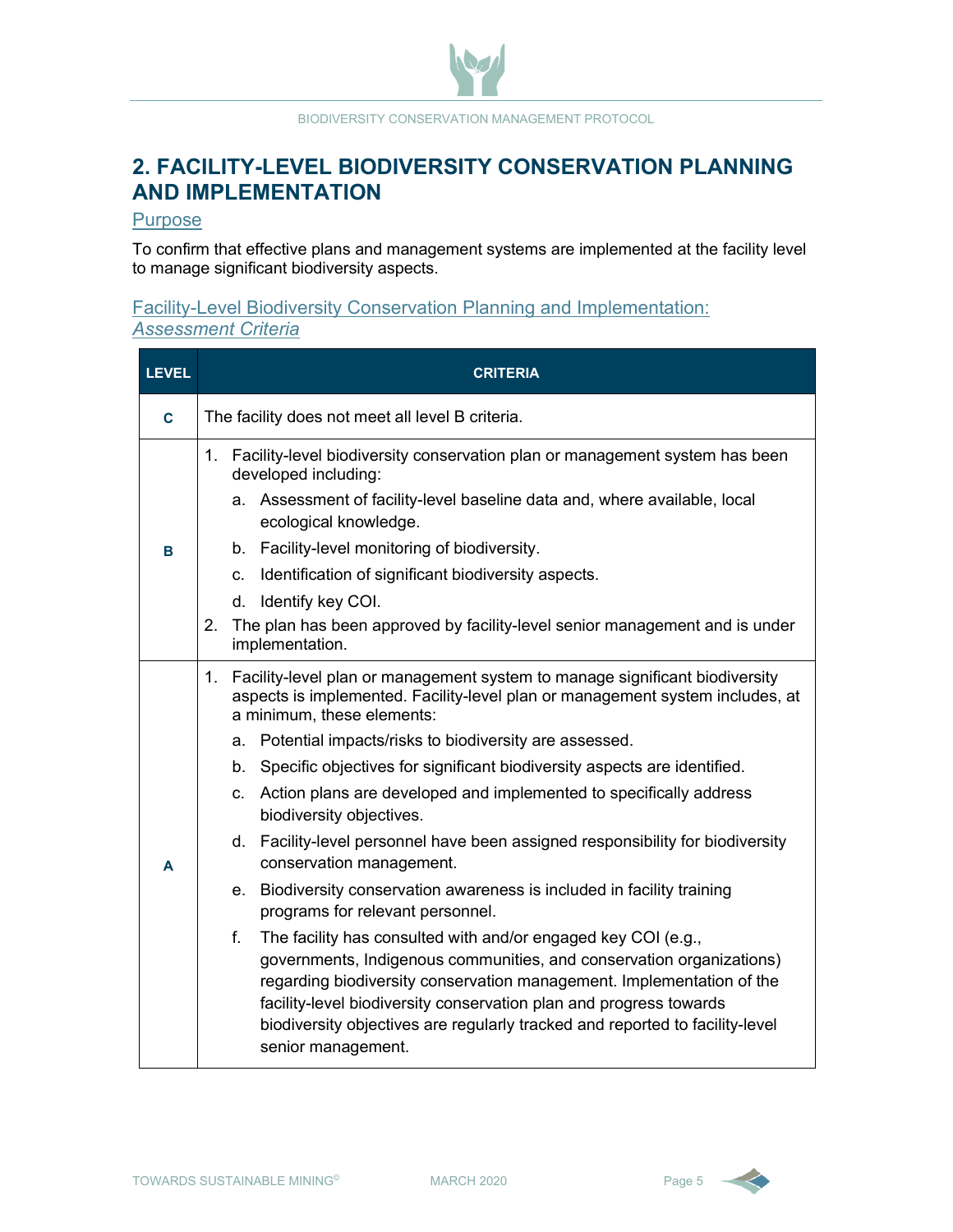

### 1. The facility demonstrates that biodiversity conservation management is integrated into core business planning processes and tools, including: a. Annual business planning process. b. Annual budget process. 2. Independent verification/review has been conducted of biodiversity conservation management system implementation (internal or external). 3. The facility participates with COI or other biodiversity conservation organizations (local, regional, or national) to support biodiversity conservation. **AAA** 1. Biodiversity conservation management is integrated into a broader business strategy that includes at least two of the following: a. Investments in research and development that enhance the industry's understanding of and contribution to biodiversity conservation, science, and traditional knowledge. b. Contributing to a greater scientific understanding to the protection of biodiversity. c. Contributing to industry or region-specific guidance documents that foster

d. Enhancing biodiversity in areas outside of the facility's property.

e. Achieving national or regional recognition in biodiversity conservation.

g. Encouraging employee volunteerism in community-based biodiversity

biodiversity conservation.

initiatives.

f. Conducting ecosystem service valuation.

#### BIODIVERSITY CONSERVATION MANAGEMENT PROTOCOL

TOWARDS SUSTAINABLE MINING<sup>®</sup> MARCH 2020 Page 6

**AA**

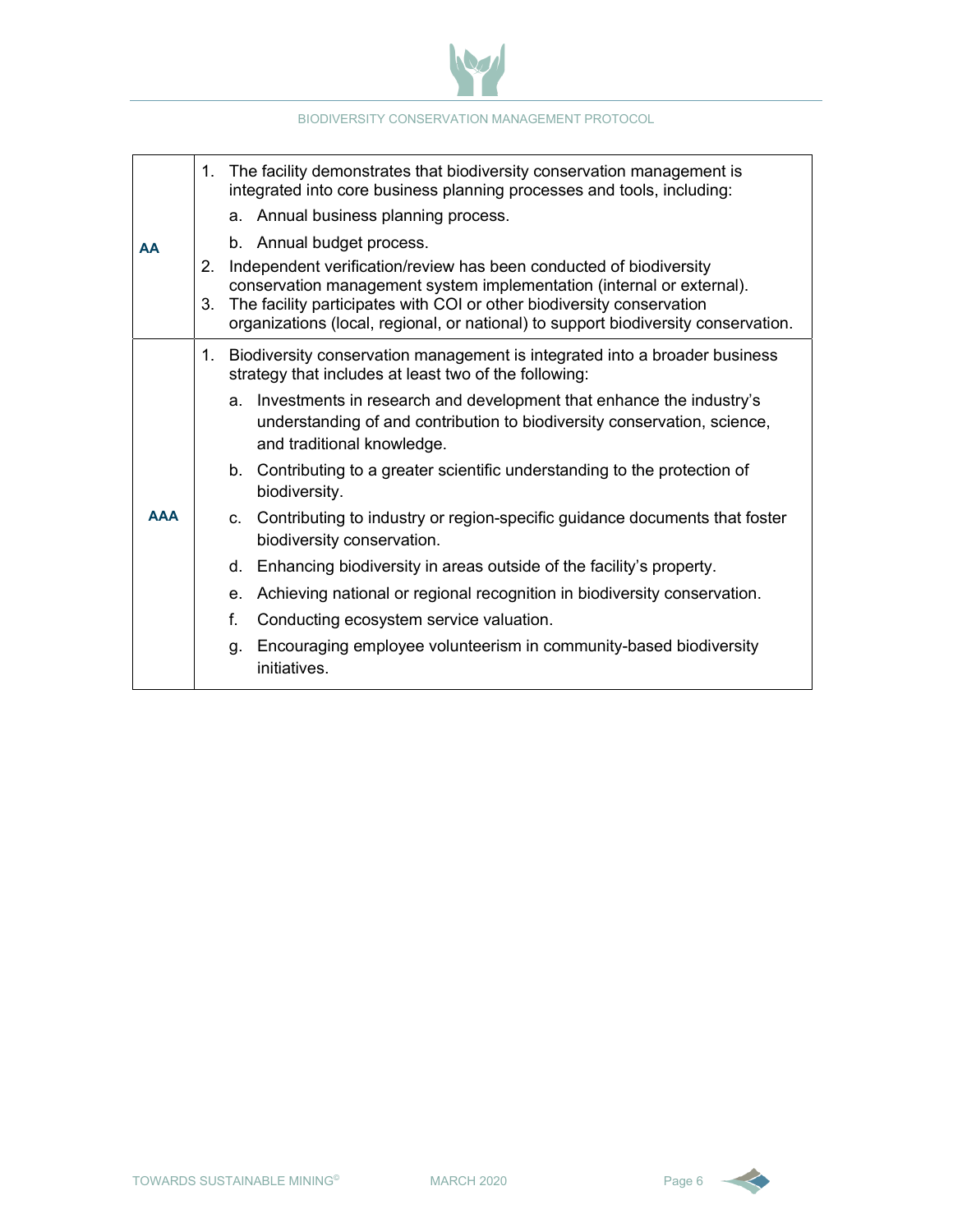

### Facility-level Biodiversity Conservation Planning and Implementation: *Frequently Asked Questions*

| #              | <b>FAQ</b>                                                                                       | <b>PAGE</b> |
|----------------|--------------------------------------------------------------------------------------------------|-------------|
| 1              | What are good sources of guidance on biodiversity conservation?                                  | 9           |
| 3              | How do you integrate biodiversity conservation into corporate and facility<br>business planning? | 9           |
| 4              | What are "significant biodiversity aspects"?                                                     | 9           |
| 5              | What is a biodiversity conservation action plan?                                                 | 9           |
| 6              | What types of biodiversity conservation objectives might a facility<br>establish?                | 9           |
| $\overline{7}$ | What is baseline data?                                                                           | 10          |
| 10             | Can corporate documentation be used to demonstrate facility-level<br>commitment?                 | 10          |
| 14             | What is the definition of "conservation"?                                                        | 11          |
| 15             | How is "senior management" defined?                                                              | 11          |

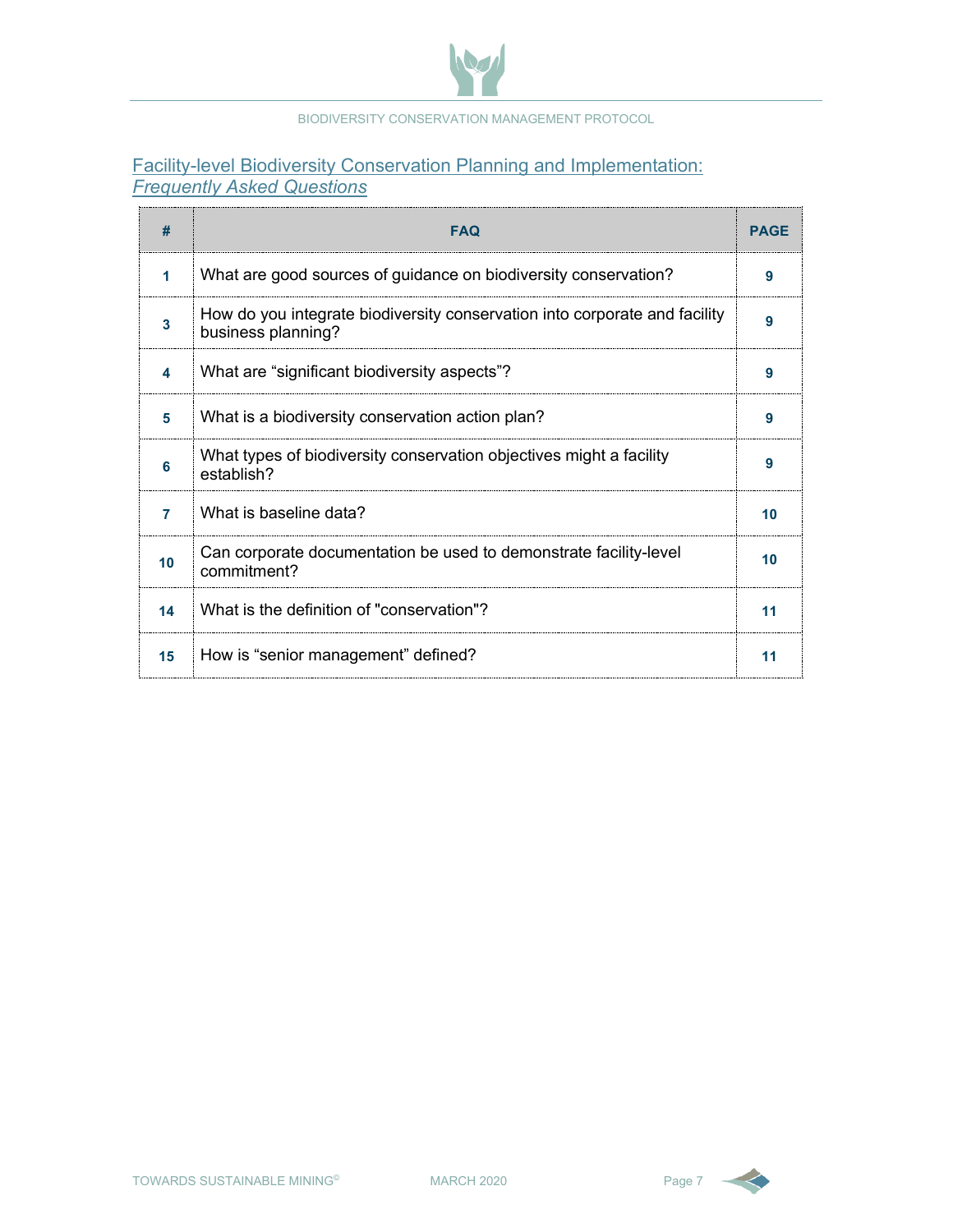# **3. BIODIVERSITY CONSERVATION REPORTING**

#### Purpose

To confirm that biodiversity conservation reporting is in place to inform decision-making and to communicate performance publicly. Biodiversity conservation reporting includes elements such as policy, monitoring and conservation initiatives.

### Biodiversity Conservation Reporting: *Assessment Criteria*

| <b>LEVEL</b> | <b>CRITERIA</b>                                                                                                                                                                                                                                                                 |
|--------------|---------------------------------------------------------------------------------------------------------------------------------------------------------------------------------------------------------------------------------------------------------------------------------|
| C            | The facility does not meet all level B criteria                                                                                                                                                                                                                                 |
| B            | The facility reports on biodiversity conservation to facility-level senior<br>1.<br>management on a regular basis.                                                                                                                                                              |
| A            | Reporting on biodiversity conservation occurs and includes:<br>1.<br>Internal reporting on biodiversity conservation, which supports<br>a.<br>management decision-making processes at the facility.<br>Routine public reporting on biodiversity conservation performance.<br>b. |
| AA           | The public reporting on biodiversity conservation is independently verified or<br>1.<br>reviewed (internal or external).                                                                                                                                                        |
| <b>AAA</b>   | COI feedback on biodiversity conservation reporting is actively sought and<br>1.<br>reported publicly.                                                                                                                                                                          |

## Biodiversity Conservation Reporting: *Frequently Asked Questions*

| <b>FAQ</b>                                                                                   | PAGF |
|----------------------------------------------------------------------------------------------|------|
| What are good sources of guidance on biodiversity conservation?                              |      |
| How is biodiversity conservation reporting externally verified or reviewed<br>(Indicator 3)? |      |
| Can corporate documentation be used to demonstrate facility-level<br>commitment?             |      |
| What is the definition of "conservation"?                                                    |      |
| How is "senior management" defined?                                                          |      |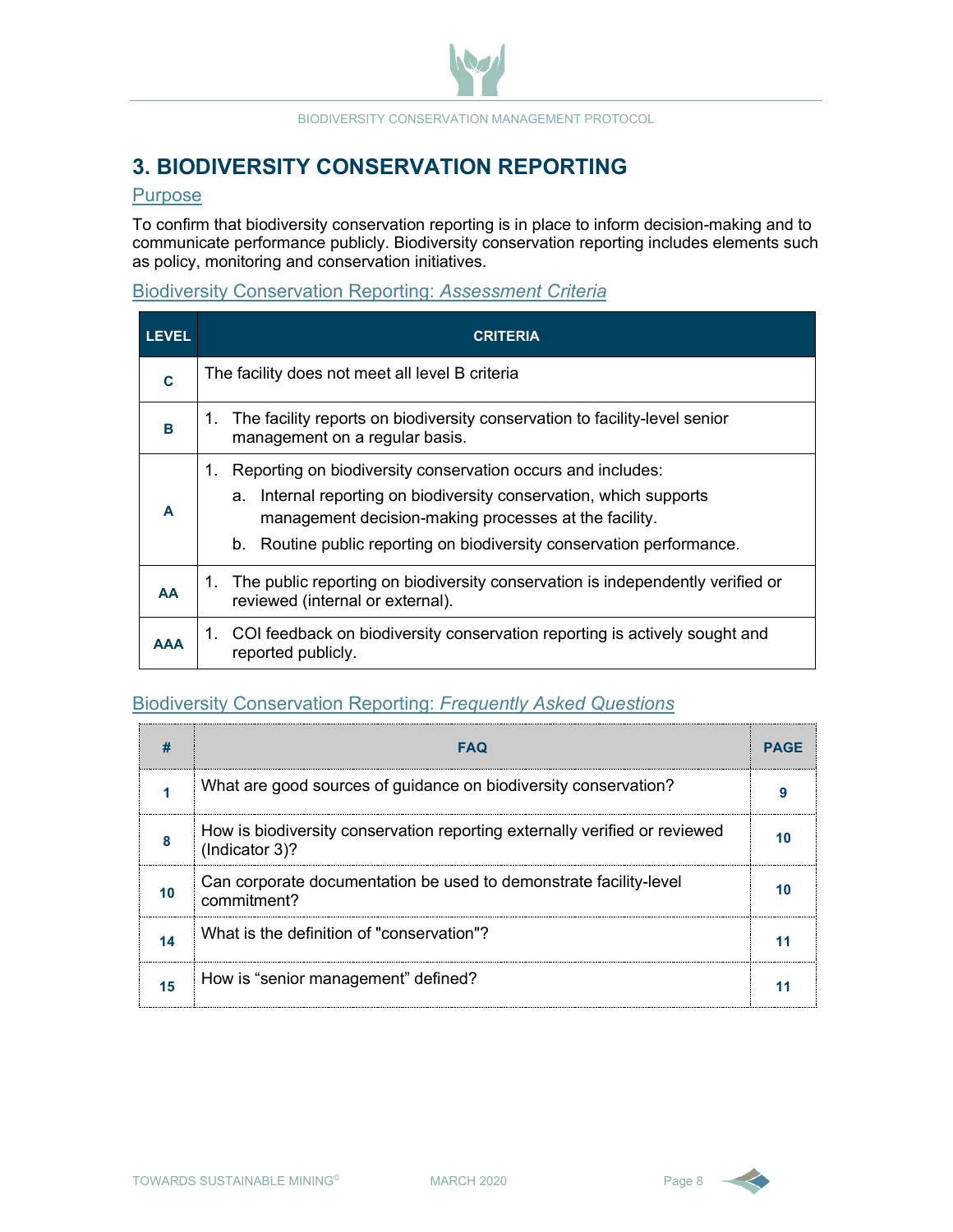# **APPENDIX 1: FREQUENTLY ASKED QUESTIONS**

#### Protocol-Specific Guidance

#### *1. What are good sources of guidance on biodiversity conservation?*

The ICMM has produced a Good Practice Guidance Document for Mining and Biodiversity (https://guidance.miningwithprinciples.com/good-practice-guide-mining-biodiversity)

#### **2. How do you determine if biodiversity conservation management commitments are consistent with the TSM Mining and Biodiversity Conservation Framework?**

The spirit and intent of a company's biodiversity conservation commitments should be consistent with the spirit and intent of the Mining and Biodiversity Conservation Framework. While it is not required that corporate commitments include all the specific commitments identified in the Framework, the commitments should demonstrate general alignment with the Framework, without expressly referring to it.

#### *3. How do you integrate biodiversity conservation into corporate and facility business planning?*

The facility must be able to demonstrate that biodiversity conservation management considerations are integrated within its key business management processes and practices. Key business planning processes (such as the annual business plan, annual budget, and project scoping and charter documents) should demonstrate that biodiversity aspects are identified and considered during the planning process and that adequate budgetary provisions are made.

#### *4. Does the No Net Loss commitment in Indicator 1 Level AAA apply to existing projects?*

No, the No Net Loss commitment is intended to apply to new projects and major expansions though existing projects are encouraged to find opportunities to offset existing impacts where practical.

#### *5. What are "significant biodiversity aspects"?*

Significant biodiversity aspects are significant issues that have been identified by the facility for specific management to meet regulatory requirements, to avoid or mitigate potential impacts on biodiversity or to address community or other stakeholder concerns. Examples include endangered and threatened species, protected areas, critical habitats (e.g., for wildlife, fish, or endangered plants) or valued ecosystem components (e.g., wetlands), or ecosystem services (provision of clean water).

#### *6. What is a biodiversity conservation action plan?*

A biodiversity action plan is a mechanism by which the objectives for biodiversity conservation can be achieved. They can be either stand-alone plans or be incorporated in a management system. Numerous elements may be covered in the plan, dependent on the risks that have been identified. They can range from control of access to significant biodiversity areas, plans for clearing land i.e.: removal and salvage of soils and vegetation, management of land reclamation and weeds, research and development programs for better land or wildlife management, etc.

#### **A biodiversity conservation plan is a plan that accomplishes the following:**

• Establishes baseline data, including an inventory of the distribution, abundance and status of significant biodiversity aspects (FAQ #4) within a geographic range appropriate to the facility, claim area and adjacent areas of traditional or other

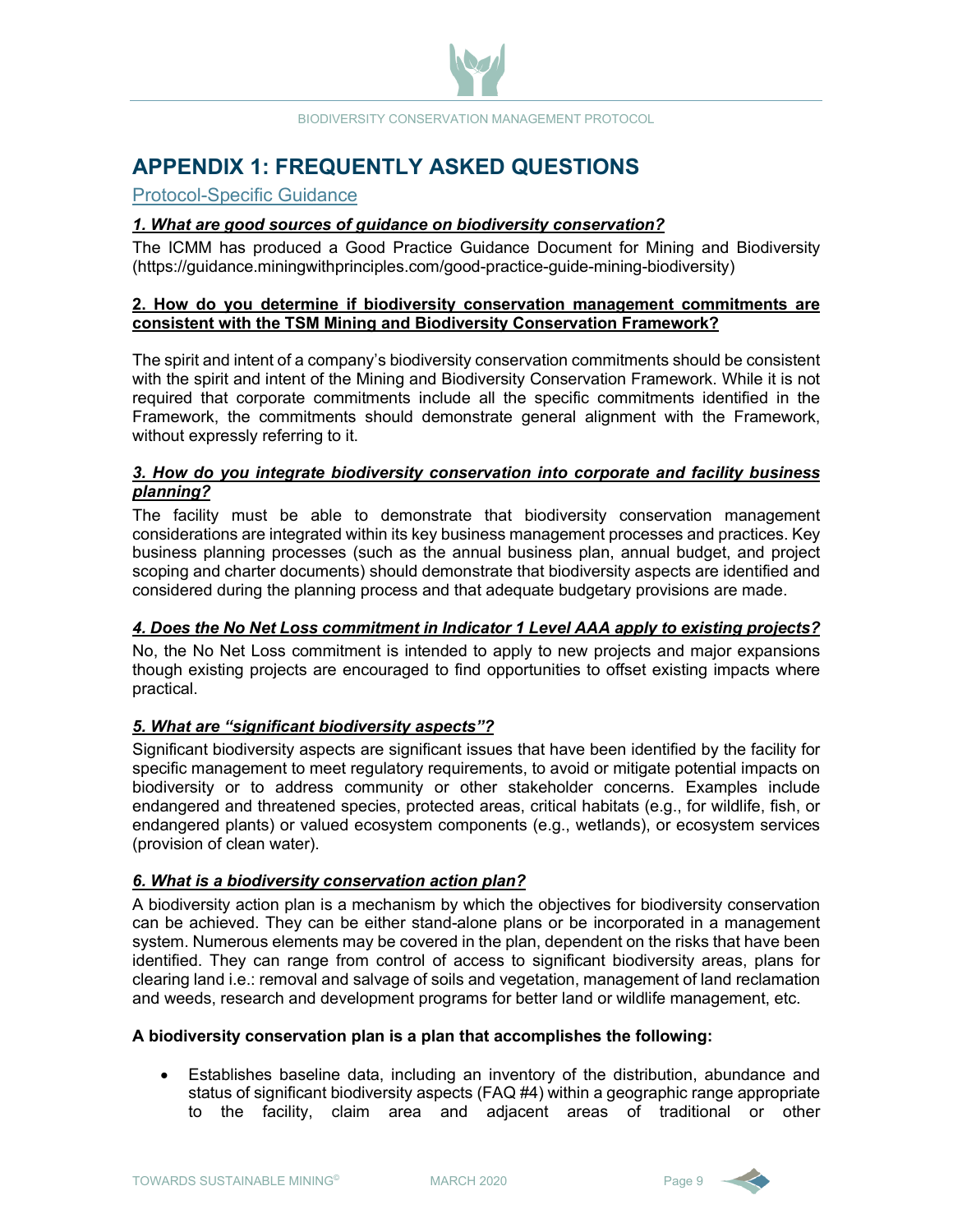community/stakeholder use, including areas potentially subject to downstream impacts (e.g., water, air).

- Contains a risk assessment procedure to determine what the possible impacts are to the key biodiversity aspects from mining activities and establishes a risk profile.
- Creates an action plan based on the risk profile on how to conserve, and, where possible, enhance the significant biodiversity aspects characterized in the baseline inventory.

#### *7. What types of biodiversity conservation objectives might a facility establish?*

Biodiversity conservation objectives by their nature will be site specific. They should be established for significant biodiversity aspects, and may be related to maintaining specific conditions or populations during operation, enhancing conditions or specific habitat, and/or the type(s) of ecosystem to which the site will be returned post-mining.

#### *8. What is baseline data?*

Baseline data is the data collected prior to the mine development to assess local biodiversity. For older, established mines, baseline data may include data from a neighboring unaffected watershed or some other location similar in nature to the facility, while recognizing that historic mining activity may have permanently altered local biodiversity. Recognizing that typical baseline data may not be available for all facilities, sites that predate the requirement to include baseline data in their environmental assessment process may choose to use alternative approaches. For example, but not limited to, a facility may choose to look at trends over time, or use collected data from a neighboring location.

#### *9. How is biodiversity conservation reporting externally verified or reviewed (Indicator 3)?*

The focus of the verification/review will be on the accuracy and replicability of the key biodiversity performance indicators that were publicly reported. The verification/review considers not only how the indicators are determined, but also the management and reporting systems used to ensure the indicators are consistently determined and reported over time. External verification/review is conducted by a third party.

#### *10. For how long are internal and external verifications/reviews valid?*

An internal or external verification/review that was completed within the last three (3) years meets the requirements for an internal or external verification/review as required by Level AA in all indicators of the Biodiversity Conservation Management Assessment Protocol.

#### *11. Can corporate documentation be used to demonstrate facility-level commitment?*

Written senior management commitment at the corporate level (e.g. a corporate policy) can only be accepted as evidence during a facility-level self-assessment or TSM external verification if it is accompanied by evidence that the corporate commitment is being applied and adhered to at the facility level. There must be evidence of a link between the corporate documentation and facility-level practices. If this linkage is established, then the corporate documentation can be accepted as evidence of facility-level commitment.

#### *12. How should regional biodiversity conservation approaches be reflected within the assessment?*

Where multiple facilities are operating within a single ecosystem, the company may choose to adopt a regional approach to biodiversity conservation. This could also include collaboration between different companies. In these cases, the division of roles and responsibilities between facility-level personnel and regional personnel should be clearly understood and documented

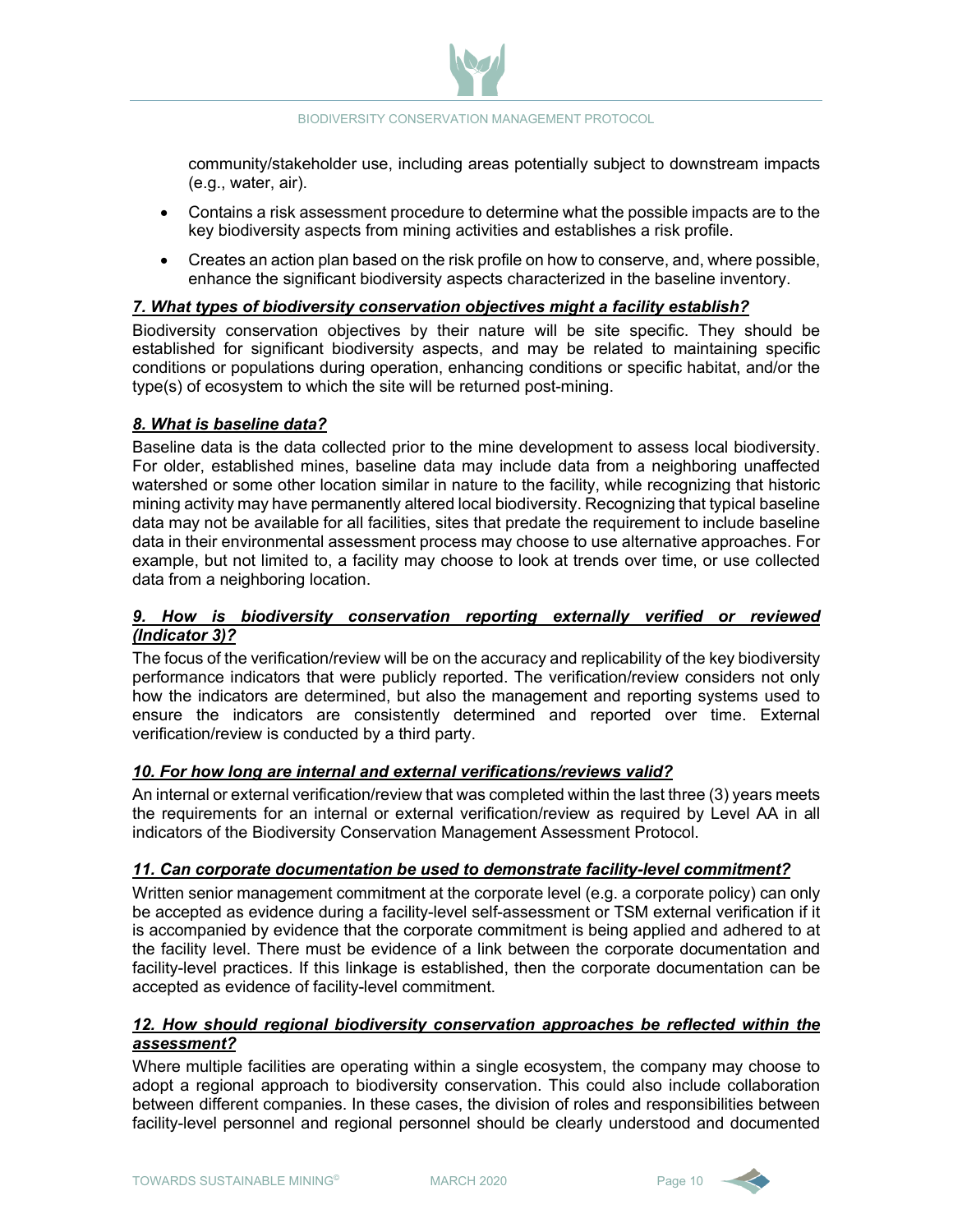

and supporting systems should be developed and implemented at the appropriate level. The TSM assessment should consider both facility-level and regional systems when assessing performance for each facility included within the region.

#### *13. How is No Net Loss considered across the lifecycle of a facility?*

Facilities with a stated ambition to achieve No Net Loss should consider this objective in the context of the full lifecycle of the facility and not at any single point during the operational stages in this lifecycle. It is important to recognize that, at certain stages, biodiversity losses may exceed the sum of impacts avoided, minimized, mitigated, and offset based on the mitigation hierarchy. Facilities should consider measures to mitigate the heightened risk of long-term biodiversity impacts in their biodiversity action plans; for example, by introducing biodiversity offsets in advance of certain impacts that cannot be addressed through higher levels of the mitigation hierarchy. The No Net Loss calculation should also consider reclamation and closure planning and rehabilitation activities that will return identified biodiversity values to previously impacted land.

#### Definition of Key Terms

#### *14. What is the definition of "conservation"?*

Conservation is "The maintenance of environmental quality and resources or a particular balance among the species present in a given area. The resources may be physical (e.g. fossil fuels), biological (e.g. tropical forests), or cultural (e.g. ancient monuments). In modern scientific usage, conservation implies sound biosphere management within given social and economic constraints, producing goods and services for humans without depleting natural ecosystem diversity, and acknowledging the naturally dynamic character of biological systems. This contrasts with the preservationist approach which, it is argued, protects species or landscapes without reference to natural change in living systems or to human requirements." (Source: Michael Allaby, The Concise Oxford Dictionary of Ecology [Oxford: Oxford University Press, 1994], 92.)

#### *15. How is "senior management" defined?*

For the purposes of biodiversity conservation policy, senior management refers to corporate management (CEO and/or Board). For management performance measurement, senior management refers to the corporate and/or facility-level personnel with overall accountability for biodiversity conservation management.

#### *16. What is the mitigation hierarchy?*

The mitigation hierarchy is based on a series of essential, sequential steps that must be taken throughout the project's life cycle to limit any negative impacts on biodiversity. These steps include:

- 1. Avoidance Measures taken to avoid creating impacts from the outset
- 2. Minimization Measures taken to reduce the duration, intensity and extent of impacts that cannot be completely avoided
- 3. Rehabilitation and Restoration Measures taken to improve degraded or removed ecosystems following exposure to impacts that cannot be completely avoided or minimised
- 4. Offset Measures taken to compensate for any residual, adverse impacts after full implementation of the previous three steps of the mitigation hierarchy

For more information on the mitigation hierarchy, please consult *A cross-sector guide for implementing the mitigation hierarchy* from the International Council on Mining & Metals here:

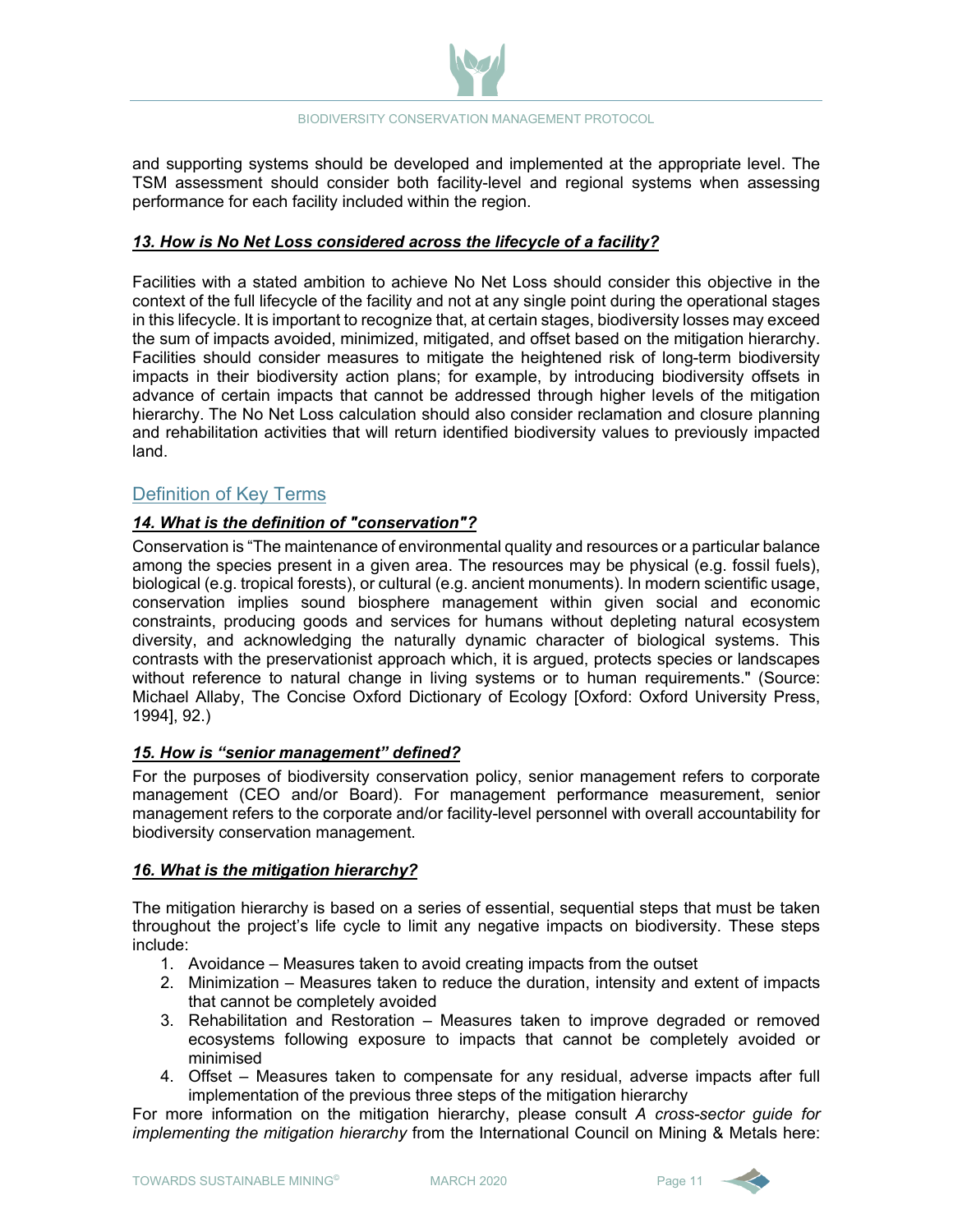

[https://www.icmm.com/en-gb/publications/biodiversity/a-cross-sector-guide-for-implementing](https://www.icmm.com/en-gb/publications/biodiversity/a-cross-sector-guide-for-implementing-the-mitigation-hierarchy)[the-mitigation-hierarchy.](https://www.icmm.com/en-gb/publications/biodiversity/a-cross-sector-guide-for-implementing-the-mitigation-hierarchy)



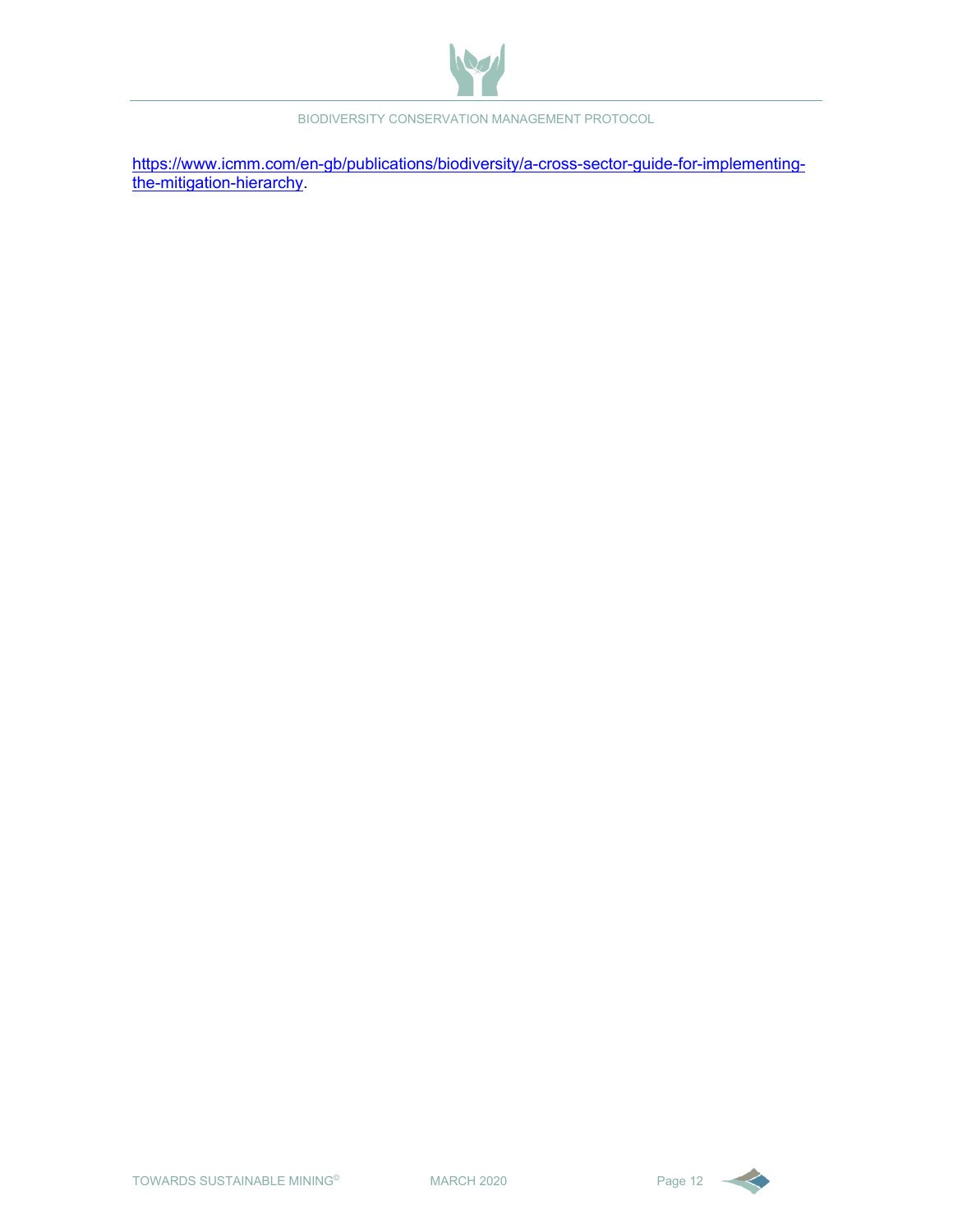

# **APPENDIX 2: TSM SELF ASSESSMENT CHECKLIST**

Biodiversity Conservation Management

 $\overline{a}$ 

| Facility Name: | Company Name:   |  |
|----------------|-----------------|--|
| Assessed By:   | Date Submitted: |  |

| <b>Supporting Documentation / Evidence:</b> |                 |  |  |  |
|---------------------------------------------|-----------------|--|--|--|
| <b>NAME OF DOCUMENT</b>                     | <b>LOCATION</b> |  |  |  |
|                                             |                 |  |  |  |
|                                             |                 |  |  |  |
|                                             |                 |  |  |  |
|                                             |                 |  |  |  |
|                                             |                 |  |  |  |
|                                             |                 |  |  |  |
|                                             |                 |  |  |  |
|                                             |                 |  |  |  |

| Interviewees: |                 |             |                 |  |  |  |
|---------------|-----------------|-------------|-----------------|--|--|--|
| <b>NAME</b>   | <b>POSITION</b> | <b>NAME</b> | <b>POSITION</b> |  |  |  |
|               |                 |             |                 |  |  |  |
|               |                 |             |                 |  |  |  |
|               |                 |             |                 |  |  |  |
|               |                 |             |                 |  |  |  |

 $\overline{\phantom{a}}$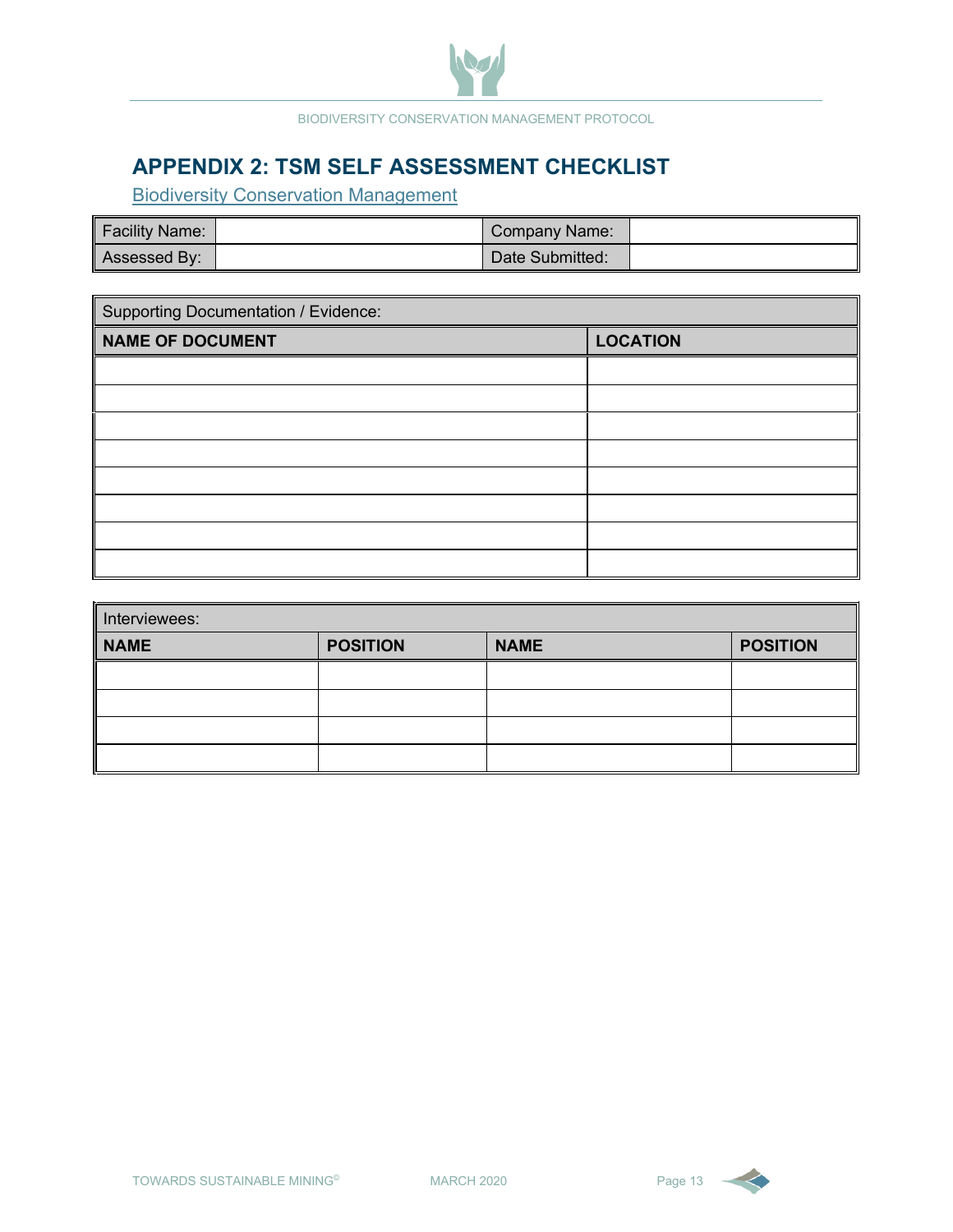

|                                                                                                          | <b>QUESTION</b>                                                                                                                                                                                                                                                                                                  | Y | N | <b>NA</b> | <b>DESCRIPTION &amp; EVIDENCE</b> |  |
|----------------------------------------------------------------------------------------------------------|------------------------------------------------------------------------------------------------------------------------------------------------------------------------------------------------------------------------------------------------------------------------------------------------------------------|---|---|-----------|-----------------------------------|--|
| INDICATOR 1: CORPORATE BIODIVERSITY CONSERVATION COMMITMENT, ACCOUNTABILITY AND<br><b>COMMUNICATIONS</b> |                                                                                                                                                                                                                                                                                                                  |   |   |           |                                   |  |
| Indicator<br>Level B                                                                                     | Is there a demonstrated senior<br>1.<br>management biodiversity commitment in<br>place (consistent or not with the intent of<br>the TSM Mining and Biodiversity<br><b>Conservation Framework)?</b>                                                                                                               |   |   |           |                                   |  |
|                                                                                                          | Are plans in place to achieve Level A<br>2.<br>performance?                                                                                                                                                                                                                                                      |   |   |           |                                   |  |
|                                                                                                          | If you have answered "Yes" to all the Level B questions, continue to the Level A questions. If you have not<br>answered "Yes" to all the Level B questions, assess the facility as a Level C.                                                                                                                    |   |   |           |                                   |  |
|                                                                                                          | 1 <sub>1</sub><br>Is a there demonstrated senior<br>management commitment, consistent<br>with the intent of the TSM Mining and<br><b>Biodiversity Conservation Framework</b><br>and to the application of the mitigation<br>hierarchy to achieve stated biodiversity<br>outcomes?                                |   |   |           |                                   |  |
| Indicator<br>Level A                                                                                     | 2.<br>Has the commitment to biodiversity<br>conservation been communicated to<br>relevant employees, contractors, and<br>facility-level COI?                                                                                                                                                                     |   |   |           |                                   |  |
|                                                                                                          | Are roles, responsibilities, and<br>3.<br>accountabilities for implementation of<br>the commitment clear and have<br>resources been assigned to support<br>implementation of the commitment?                                                                                                                     |   |   |           |                                   |  |
|                                                                                                          | If you have answered "Yes" to all the Level A questions, continue to the Level AA questions. If you have not<br>answered "Yes" to all the Level A questions, assess the facility as a Level B.                                                                                                                   |   |   |           |                                   |  |
| Indicator 1<br>Level AA                                                                                  | Has the biodiversity conservation<br>1.<br>commitment and its implementation been<br>subject to independent verification/review<br>(internal or external)?                                                                                                                                                       |   |   |           |                                   |  |
|                                                                                                          | If you have answered "Yes" to all the Level AA questions, continue to the Level AAA questions. If you have<br>not answered "Yes" to all the Level AA questions, assess the facility as a Level A.                                                                                                                |   |   |           |                                   |  |
| Level AAA<br>Indicator                                                                                   | Does the biodiversity conservation<br>1.<br>management commitment include a<br>stated ambition of no net loss and<br>commitment to actively partner with other<br>organizations for biodiversity<br>conservation, and have roles,<br>responsibilities and resources been<br>assigned to support this commitment? |   |   |           |                                   |  |
|                                                                                                          | If you have answered "Yes" to all the Level AAA questions, assess the facility as a Level AAA. If you have not<br>answered "Yes" to all the Level AAA questions, assess the facility as a Level AA.                                                                                                              |   |   |           |                                   |  |
|                                                                                                          | <b>ASSESSED LEVEL OF PERFORMANCE FOR INDICATOR 1</b><br>Level: <b>All According to the US</b>                                                                                                                                                                                                                    |   |   |           |                                   |  |
|                                                                                                          | <b>QUESTION</b>                                                                                                                                                                                                                                                                                                  | Y | N | <b>NA</b> | <b>DESCRIPTION &amp; EVIDENCE</b> |  |

#### **INDICATOR 2: BIODIVERSITY CONSERVATION PLANNING AND IMPLEMENTATION**

<u> La Carlo de la Carlo de la Carlo de la Carlo de la Carlo de la Carlo de la Carlo de la Carlo de la Carlo de l</u>

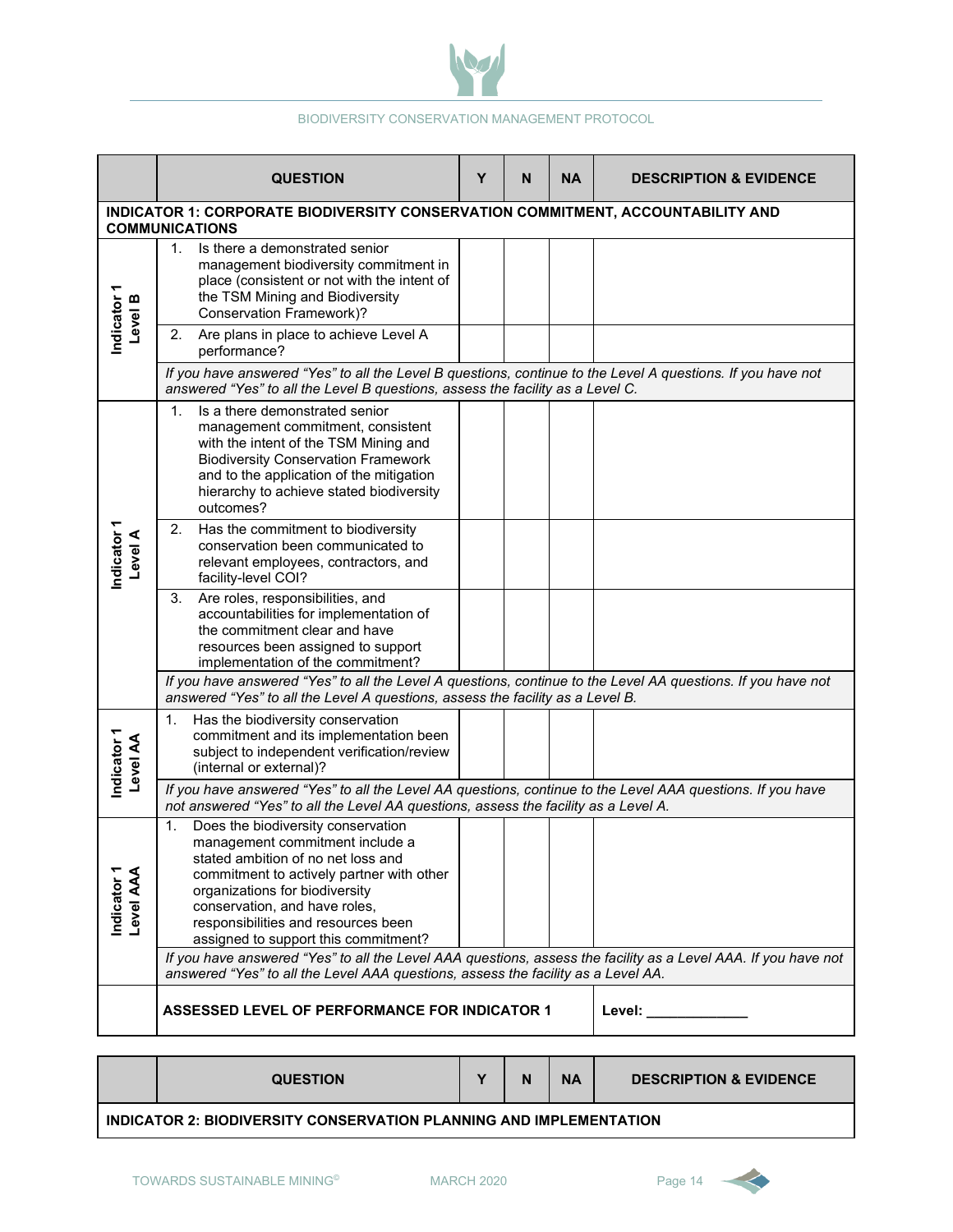

|                                   | <b>QUESTION</b>                                                                                                                                                                                                                                                                                                                                                                                  | Y | N | <b>NA</b> | <b>DESCRIPTION &amp; EVIDENCE</b> |
|-----------------------------------|--------------------------------------------------------------------------------------------------------------------------------------------------------------------------------------------------------------------------------------------------------------------------------------------------------------------------------------------------------------------------------------------------|---|---|-----------|-----------------------------------|
|                                   | Has a facility-level biodiversity<br>1.<br>conservation plan or management<br>system been developed that includes:                                                                                                                                                                                                                                                                               |   |   |           |                                   |
|                                   | Assessment of facility-level baseline<br>a.<br>data and, where available, local<br>ecological knowledge?                                                                                                                                                                                                                                                                                         |   |   |           |                                   |
| Indicator <sub>2</sub><br>Level B | Facility-level monitoring of<br>b.<br>biodiversity?                                                                                                                                                                                                                                                                                                                                              |   |   |           |                                   |
|                                   | Identification of significant<br>c.<br>biodiversity aspects?                                                                                                                                                                                                                                                                                                                                     |   |   |           |                                   |
|                                   | d.<br>Identification of key COI?                                                                                                                                                                                                                                                                                                                                                                 |   |   |           |                                   |
|                                   | Has the plan been approved by facility-<br>2.<br>level senior management and is it under<br>implementation?                                                                                                                                                                                                                                                                                      |   |   |           |                                   |
|                                   | If you have answered "Yes" to all the Level B questions, continue to the Level A questions. If you have not<br>answered "Yes" to all the Level B questions, assess the facility as a Level C.                                                                                                                                                                                                    |   |   |           |                                   |
|                                   | Is the facility-level plan or management<br>1.<br>system to manage significant biodiversity<br>aspects implemented and does the<br>facility-level plan or management system<br>include, at a minimum, the following<br>elements:                                                                                                                                                                 |   |   |           |                                   |
|                                   | An assessment of potential<br>а.<br>impacts/risks to biodiversity?                                                                                                                                                                                                                                                                                                                               |   |   |           |                                   |
|                                   | Specific objectives for significant<br>b.<br>biodiversity aspects?                                                                                                                                                                                                                                                                                                                               |   |   |           |                                   |
|                                   | Action plans are developed and<br>C.<br>implemented to specifically address<br>biodiversity objectives?                                                                                                                                                                                                                                                                                          |   |   |           |                                   |
| Indicator <sub>2</sub><br>Level A | Responsibility assigned to facility-<br>d.<br>level personnel for biodiversity<br>conservation management?                                                                                                                                                                                                                                                                                       |   |   |           |                                   |
|                                   | Biodiversity conservation awareness<br>е.<br>included in facility training programs<br>for relevant personnel?                                                                                                                                                                                                                                                                                   |   |   |           |                                   |
|                                   | Consultation with and/or engaged<br>f.<br>key COI (e.g., governments,<br>Indigenous communities, and<br>conservation organizations)<br>regarding biodiversity conservation<br>management and implementation of<br>the facility-level biodiversity<br>conservation plan and progress<br>towards biodiversity objectives<br>regularly tracked and reported to<br>facility-level senior management? |   |   |           |                                   |
|                                   | If you have answered "Yes" to all the Level A questions, continue to the Level AA questions. If you have not<br>answered "Yes" to all the Level A questions, assess the facility as a Level B.                                                                                                                                                                                                   |   |   |           |                                   |
| Ind 2<br>Level<br>AA              | Can the facility demonstrate that<br>1.<br>biodiversity conservation management is<br>integrated into business planning<br>processes and tools, including:                                                                                                                                                                                                                                       |   |   |           |                                   |

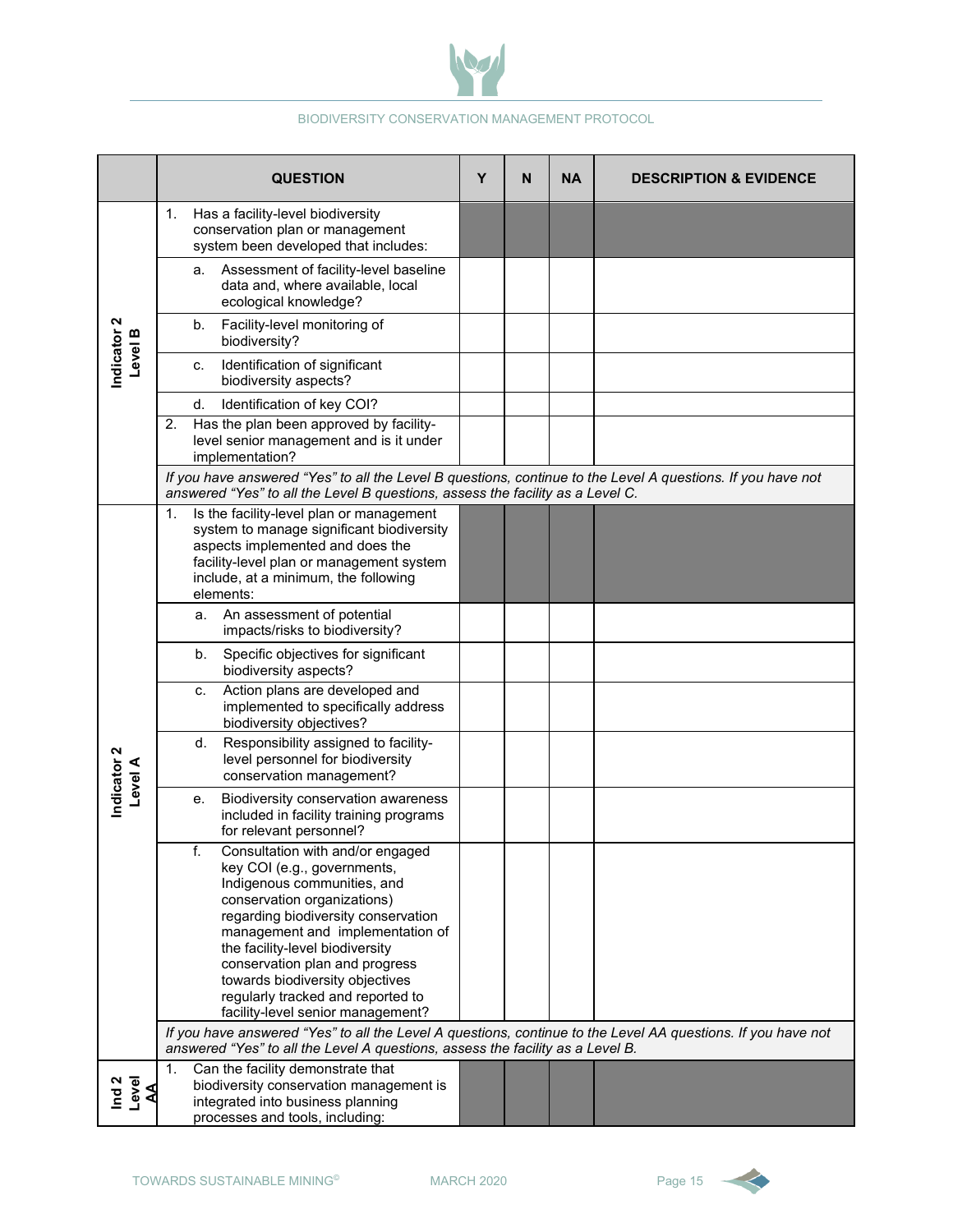

|                          | <b>QUESTION</b>                                                                                                                                                                                           |  | N | <b>NA</b> | <b>DESCRIPTION &amp; EVIDENCE</b>     |
|--------------------------|-----------------------------------------------------------------------------------------------------------------------------------------------------------------------------------------------------------|--|---|-----------|---------------------------------------|
|                          | Annual business planning process?<br>а.                                                                                                                                                                   |  |   |           |                                       |
|                          | b.<br>Annual budget process?                                                                                                                                                                              |  |   |           |                                       |
|                          | 2.<br>Has an independent verification/review<br>been conducted of the biodiversity<br>conservation management system<br>implementation (either internal or<br>external)?                                  |  |   |           |                                       |
|                          | 3.<br>Does the facility participate with COI or<br>other biodiversity conservation<br>organizations (local, regional, or national)<br>to support biodiversity conservation?                               |  |   |           |                                       |
|                          | If you have answered "Yes" to all the Level AA questions, continue to the Level AAA questions. If you have<br>not answered "Yes" to all the Level AA questions, assess the facility as a Level A.         |  |   |           |                                       |
|                          | 1.<br>Has biodiversity conservation<br>management been integrated into the<br>facility's broader business strategy that<br>includes at least two of the following:                                        |  |   |           |                                       |
|                          | Investments in research and<br>а.<br>development that enhance the<br>industry's understanding of and<br>contribution to biodiversity<br>conservation, science, and traditional<br>knowledge?              |  |   |           |                                       |
|                          | Contributing to a greater scientific<br>b.<br>understanding for the protection of<br>biodiversity?                                                                                                        |  |   |           |                                       |
| Indicator 2<br>Level AAA | Contributing to industry or region-<br>C.<br>specific guidance documents which<br>foster biodiversity conservation?                                                                                       |  |   |           |                                       |
|                          | Enhancing biodiversity in areas<br>d.<br>outside of the facility?                                                                                                                                         |  |   |           |                                       |
|                          | Achieving national or regional<br>е.<br>recognition for biodiversity<br>conservation?                                                                                                                     |  |   |           |                                       |
|                          | f.<br>Conducting an ecosystem service<br>valuation                                                                                                                                                        |  |   |           |                                       |
|                          | Encouraging employee volunteerism<br>g.<br>in community-based biodiversity<br>initiatives?                                                                                                                |  |   |           |                                       |
|                          | If you have answered "Yes" to all of the Level AAA questions, assess the facility as a Level AAA. If you have<br>not answered "Yes" to all of the Level AAA questions, assess the facility as a Level AA. |  |   |           |                                       |
|                          | <b>ASSESSED LEVEL OF PERFORMANCE FOR INDICATOR 2</b>                                                                                                                                                      |  |   |           | Level: <b>All According to the US</b> |
|                          |                                                                                                                                                                                                           |  |   |           |                                       |

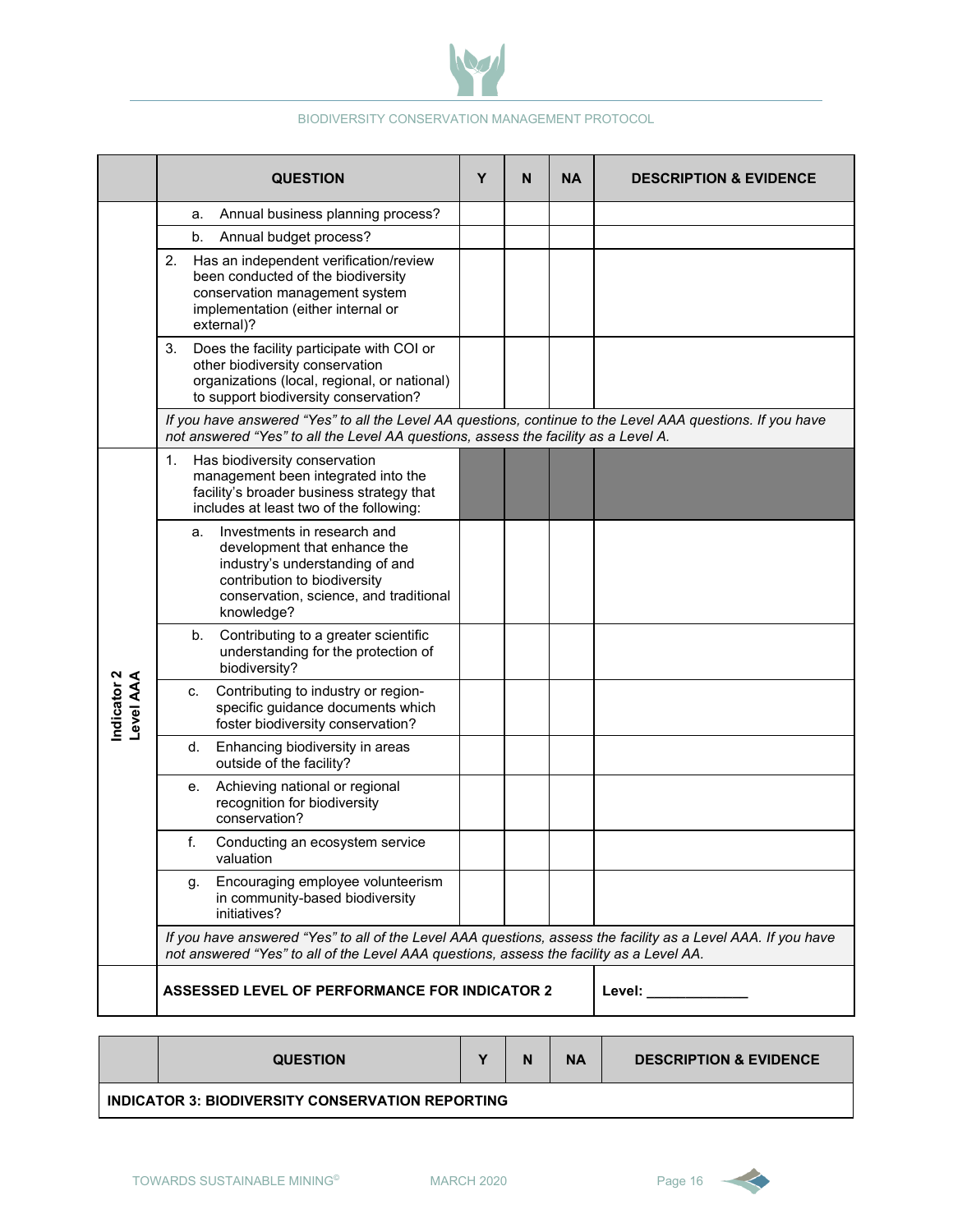

|                               | <b>QUESTION</b>                                                                                                                                                                                         | Υ | N | <b>NA</b> | <b>DESCRIPTION &amp; EVIDENCE</b> |
|-------------------------------|---------------------------------------------------------------------------------------------------------------------------------------------------------------------------------------------------------|---|---|-----------|-----------------------------------|
| ω<br>Indicator<br>m<br>Level  | Does the facility report on biodiversity<br>1.<br>conservation to facility-level senior<br>management on a regular basis?                                                                               |   |   |           |                                   |
|                               | If you have answered "Yes" to all the Level B questions, continue to the Level A questions. If you have not<br>answered "Yes" to all the Level B questions, assess the facility as a Level C.           |   |   |           |                                   |
| Indicator 3<br><b>A</b> level | Does reporting on biodiversity<br>1.<br>conservation occur and include:                                                                                                                                 |   |   |           |                                   |
|                               | Internal reporting on biodiversity<br>a.<br>conservation which supports<br>management decision-making<br>processes at the facility?                                                                     |   |   |           |                                   |
|                               | Routine public reporting on<br>b.<br>biodiversity conservation<br>performance?                                                                                                                          |   |   |           |                                   |
|                               | If you have answered "Yes" to all of the Level A questions, continue to the Level AA questions. If you have<br>not answered "Yes" to all of the Level A questions, assess the facility as a Level B.    |   |   |           |                                   |
| Indicator 3<br>Level AA       | Has the facility's public reporting on<br>1.<br>biodiversity conservation been<br>independently verified/reviewed (either<br>internal or external)?                                                     |   |   |           |                                   |
|                               | If you have answered "Yes" to all of the Level AA questions, continue to the Level AAA questions. If you have<br>not answered "Yes" to all of the Level AA questions, assess the facility as a Level A. |   |   |           |                                   |
| Indicator<br>Level AAA        | Has COI feedback on biodiversity<br>1.<br>conservation reporting been actively<br>sought and reported publicly?                                                                                         |   |   |           |                                   |
|                               | If you have answered "Yes" to all the Level AAA questions, assess the facility as a Level AAA. If you have not<br>answered "Yes" to all the Level AAA questions, assess the facility as a Level AA.     |   |   |           |                                   |
|                               | <b>ASSESSED LEVEL OF PERFORMANCE FOR INDICATOR 3</b>                                                                                                                                                    |   |   |           | Level:                            |